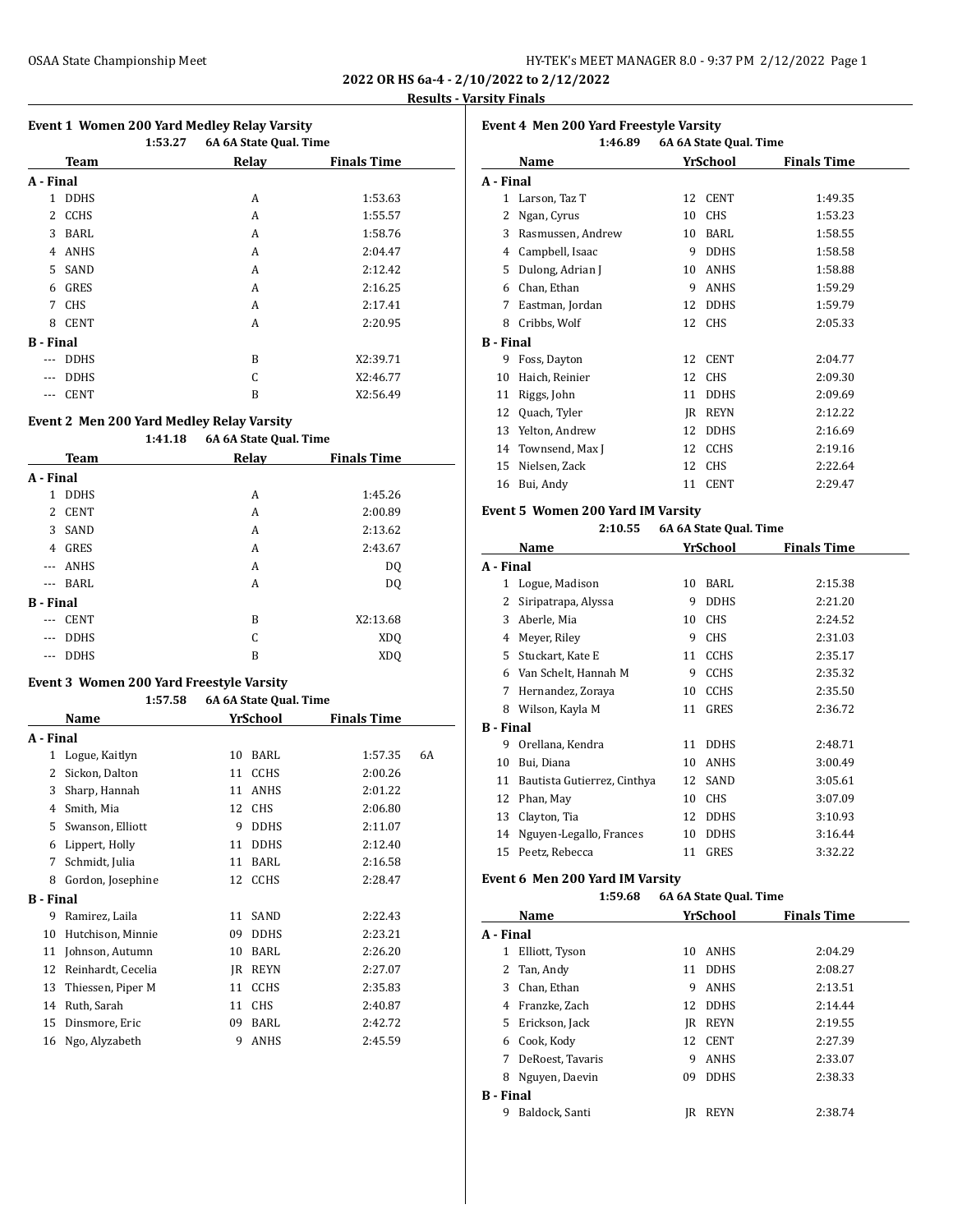**2022 OR HS 6a-4 - 2/10/2022 to 2/12/2022**

### **Results - Varsity Finals**

|                  | B - Final  (Event 6 Men 200 Yard IM Varsity)   |    |                        |                    |    |  |  |
|------------------|------------------------------------------------|----|------------------------|--------------------|----|--|--|
|                  | <b>Name</b>                                    |    | YrSchool               | <b>Finals Time</b> |    |  |  |
| 10               | Ghormley, Robert                               |    | 10 CHS                 | 2:55.56            |    |  |  |
|                  | <b>Event 7 Women 50 Yard Freestyle Varsity</b> |    |                        |                    |    |  |  |
|                  | 24.94                                          |    | 6A 6A State Qual. Time |                    |    |  |  |
|                  | Name                                           |    | YrSchool               | <b>Finals Time</b> |    |  |  |
| A - Final        |                                                |    |                        |                    |    |  |  |
| $\mathbf{1}$     | Sickon, Dalton                                 | 11 | <b>CCHS</b>            | 24.50              | 6A |  |  |
| 2                | Dobler, Alli                                   | 11 | <b>CCHS</b>            | 25.12              |    |  |  |
| 3                | Moir, Elle G                                   | 11 | <b>CENT</b>            | 25.31              |    |  |  |
| 4                | Nguyen, Kim                                    | 9  | <b>DDHS</b>            | 26.00              |    |  |  |
| 5                | Magura, Kayla                                  | 12 | <b>CHS</b>             | 26.78              |    |  |  |
| 6                | Kato, Audri                                    | 12 | SAND                   | 28.87              |    |  |  |
| 7                | Paulsen, Ruby                                  | 12 | SAND                   | 29.04              |    |  |  |
| 8                | Rodriguez, Arianna                             | 9  | <b>CHS</b>             | 29.16              |    |  |  |
| <b>B</b> - Final |                                                |    |                        |                    |    |  |  |
| 9                | Collins, Allison                               | 11 | BARL                   | 30.53              |    |  |  |
| 10               | Gullett, Sophia                                | 10 | BARL                   | 30.87              |    |  |  |
| 11               | Rosier-Bundy, Joslyn                           | 10 | <b>ANHS</b>            | 31.08              |    |  |  |
| 12               | Milner, Kyra N                                 | 12 | GRES                   | 31.33              |    |  |  |
| 13               | Kue, Kylie                                     | 12 | <b>CENT</b>            | 31.39              |    |  |  |
| 14               | Milner, Kaitlyn J                              | 12 | GRES                   | 31.75              |    |  |  |
| 15               | Roshu, Cassandra                               | 12 | <b>CHS</b>             | 32.53              |    |  |  |
| 16               | Nguyen, Lydia                                  | 9  | <b>CHS</b>             | 32.98              |    |  |  |

#### **Event 8 Men 50 Yard Freestyle Varsity**

|                  | 21.93           |    | 6A 6A State Qual. Time |                    |  |  |
|------------------|-----------------|----|------------------------|--------------------|--|--|
|                  | Name            |    | YrSchool               | <b>Finals Time</b> |  |  |
| A - Final        |                 |    |                        |                    |  |  |
| 1                | Gould, Quinlan  | 11 | ANHS                   | 22.05              |  |  |
| 2                | Lam, Vu         | SR | <b>REYN</b>            | 23.99              |  |  |
| 3                | Pease, Kian     | 11 | <b>DDHS</b>            | 24.11              |  |  |
| 4                | Nguyen, Tam     | 12 | <b>DDHS</b>            | 24.32              |  |  |
| 5                | Nguyen, Aiden   | 9  | <b>ANHS</b>            | 25.33              |  |  |
| 6                | Prentice, Nash  | 12 | <b>ANHS</b>            | 25.58              |  |  |
| 7                | Cannon, Oscar E | 11 | <b>CCHS</b>            | 25.74              |  |  |
| 8                | Chung, Raymond  | 10 | <b>DDHS</b>            | 25.75              |  |  |
| <b>B</b> - Final |                 |    |                        |                    |  |  |
| 9                | Schmidt, Kahon  | 11 | <b>DDHS</b>            | 25.77              |  |  |
| 10               | Zitek, Malachi  | SR | <b>REYN</b>            | 26.03              |  |  |
| 11               | Cheney, Spence  | 12 | BARL                   | 26.05              |  |  |
| 12               | Sharman, Parker | 12 | SAND                   | 26.43              |  |  |
| 13               | Rust, Michael J | 11 | <b>CCHS</b>            | 26.51              |  |  |
| 14               | Roshu, David    | 12 | <b>CHS</b>             | 27.18              |  |  |
| 15               | Kammerer, Jack  | 12 | <b>CHS</b>             | 27.37              |  |  |
| 16               | Paskett, Tyler  | 10 | BARL                   | 27.72              |  |  |
|                  |                 |    |                        |                    |  |  |

## **Event 9 Women 100 Yard Butterfly Varsity**

|           | 1:00.04             | 6A 6A State Qual. Time |             |             |    |
|-----------|---------------------|------------------------|-------------|-------------|----|
|           | Name                |                        | YrSchool    | Finals Time |    |
| A - Final |                     |                        |             |             |    |
| 1         | Eubanks, Amelia     | 10                     | ANHS        | 58.47       | 6A |
|           | 2 Logue, Madison    | 10                     | BARL        | 1:01.40     |    |
| 3         | Lippert, Holly      | 11                     | <b>DDHS</b> | 1:01.69     |    |
| 4         | Siripatrapa, Alyssa | 9                      | <b>DDHS</b> | 1:02.41     |    |
| 5         | Meyer, Riley        | 9                      | <b>CHS</b>  | 1:04.31     |    |
| 6         | Moffat, Margaret    | 10                     | BARL        | 1:07.60     |    |

| 7                | Stuckart, Kate E           | 11  | CCHS        | 1:09.47 |
|------------------|----------------------------|-----|-------------|---------|
|                  | 8 Cruz, Maia               | 10  | <b>CCHS</b> | 1:15.46 |
| <b>B</b> - Final |                            |     |             |         |
| 9                | Milner, Kaitlyn J          |     | 12 GRES     | 1:23.17 |
|                  | 10 Dinsmore, Eric          | 09. | BARL        | 1:24.93 |
|                  | 11 Nguyen-Legallo, Frances | 10  | <b>DDHS</b> | 1:43.65 |

## **Event 10 Men 100 Yard Butterfly Varsity**

| 53.08 | 6A 6A State Qual. Time |  |
|-------|------------------------|--|

|                  | Name             |    | YrSchool    | <b>Finals Time</b> |    |
|------------------|------------------|----|-------------|--------------------|----|
| A - Final        |                  |    |             |                    |    |
| 1                | Hopper, Mason    | 10 | <b>ANHS</b> | 51.75              | 6A |
| 2                | Escobar, Evan L  | 10 | ANHS        | 54.31              |    |
| 3                | Moffat, Samuel   | 10 | BARL        | 57.51              |    |
| 4                | Nguyen, Justin   | 12 | <b>DDHS</b> | 1:01.69            |    |
| 5                | Lam, Vu          | SR | <b>REYN</b> | 1:02.15            |    |
| 6                | Chung, Raymond   | 10 | <b>DDHS</b> | 1:04.30            |    |
| 7                | Tran, Lloyd      | 11 | <b>DDHS</b> | 1:04.95            |    |
| 8                | Cribbs, Wolf     |    | 12 CHS      | 1:05.72            |    |
| <b>B</b> - Final |                  |    |             |                    |    |
| 9                | Rust, Michael J  | 11 | <b>CCHS</b> | 1:08.53            |    |
| 10               | DeRoest, Tavaris | 9  | <b>ANHS</b> | 1:09.21            |    |
| 11               | Young, Zach      | 10 | <b>DDHS</b> | 1:19.53            |    |
|                  | Velichko, Sam    | 10 | <b>CENT</b> | DQ                 |    |
|                  |                  |    |             |                    |    |

## **Event 11 Women 100 Yard Freestyle Varsity**

| 54.11 | 6A 6A State Oual. Time |  |
|-------|------------------------|--|

|                  | Name                        |    | YrSchool    | <b>Finals Time</b> |    |
|------------------|-----------------------------|----|-------------|--------------------|----|
| A - Final        |                             |    |             |                    |    |
| 1                | Dobler, Alli                | 11 | <b>CCHS</b> | 54.04              | 6A |
| 2                | Moir, Elle G                | 11 | <b>CENT</b> | 56.18              |    |
| 3                | Magura, Kayla               | 12 | <b>CHS</b>  | 59.38              |    |
| 4                | Swanson, Elliott            | 9  | <b>DDHS</b> | 59.63              |    |
| 5                | Kelliher, Amelia            | 9  | <b>CHS</b>  | 1:01.40            |    |
| 6                | Connor, Riley               | 10 | <b>CCHS</b> | 1:02.84            |    |
| 7                | Johnson, Autumn             | 10 | BARL        | 1:03.88            |    |
| 8                | Paulsen, Ruby               | 12 | SAND        | 1:04.51            |    |
| <b>B</b> - Final |                             |    |             |                    |    |
| 9                | Thiessen, Piper M           | 11 | <b>CCHS</b> | 1:06.60            |    |
| 10               | Rosier-Bundy, Joslyn        | 10 | ANHS        | 1:09.33            |    |
| 11               | Cruz, Maia                  | 10 | <b>CCHS</b> | 1:09.44            |    |
| 12               | Bautista Gutierrez, Cinthya | 12 | SAND        | 1:10.57            |    |
| 13               | Shotropa, Angelina          | 09 | <b>BARL</b> | 1:13.24            |    |
| 14               | Schubert, Olivia            | 11 | <b>BARL</b> | 1:13.55            |    |
| 15               | Phan, May                   | 10 | <b>CHS</b>  | 1:13.67            |    |
| 16               | Nguyen, Katrina             | 10 | <b>DDHS</b> | 1:16.63            |    |

## **Event 12 Men 100 Yard Freestyle Varsity**

|           |                  | 48.18 | 6A 6A State Qual. Time |             |                    |    |
|-----------|------------------|-------|------------------------|-------------|--------------------|----|
|           | Name             |       |                        | YrSchool    | <b>Finals Time</b> |    |
| A - Final |                  |       |                        |             |                    |    |
|           | Hopper, Mason    |       | 10                     | ANHS        | 47.45              | 6A |
|           | Voung, Bao       |       | 10                     | <b>DDHS</b> | 52.46              |    |
| 3         | White, Mason     |       | 12                     | SAND        | 52.89              |    |
|           | 4 Schmidt, Kahon |       | 11                     | <b>DDHS</b> | 56.14              |    |
| 5.        | Haich, Reinier   |       | 12                     | <b>CHS</b>  | 57.41              |    |
| 6         | Drongpa, Trigyal |       | 10                     | <b>CCHS</b> | 57.44              |    |
|           | Hedden, Lucas    |       | 10                     | <b>ANHS</b> | 57.84              |    |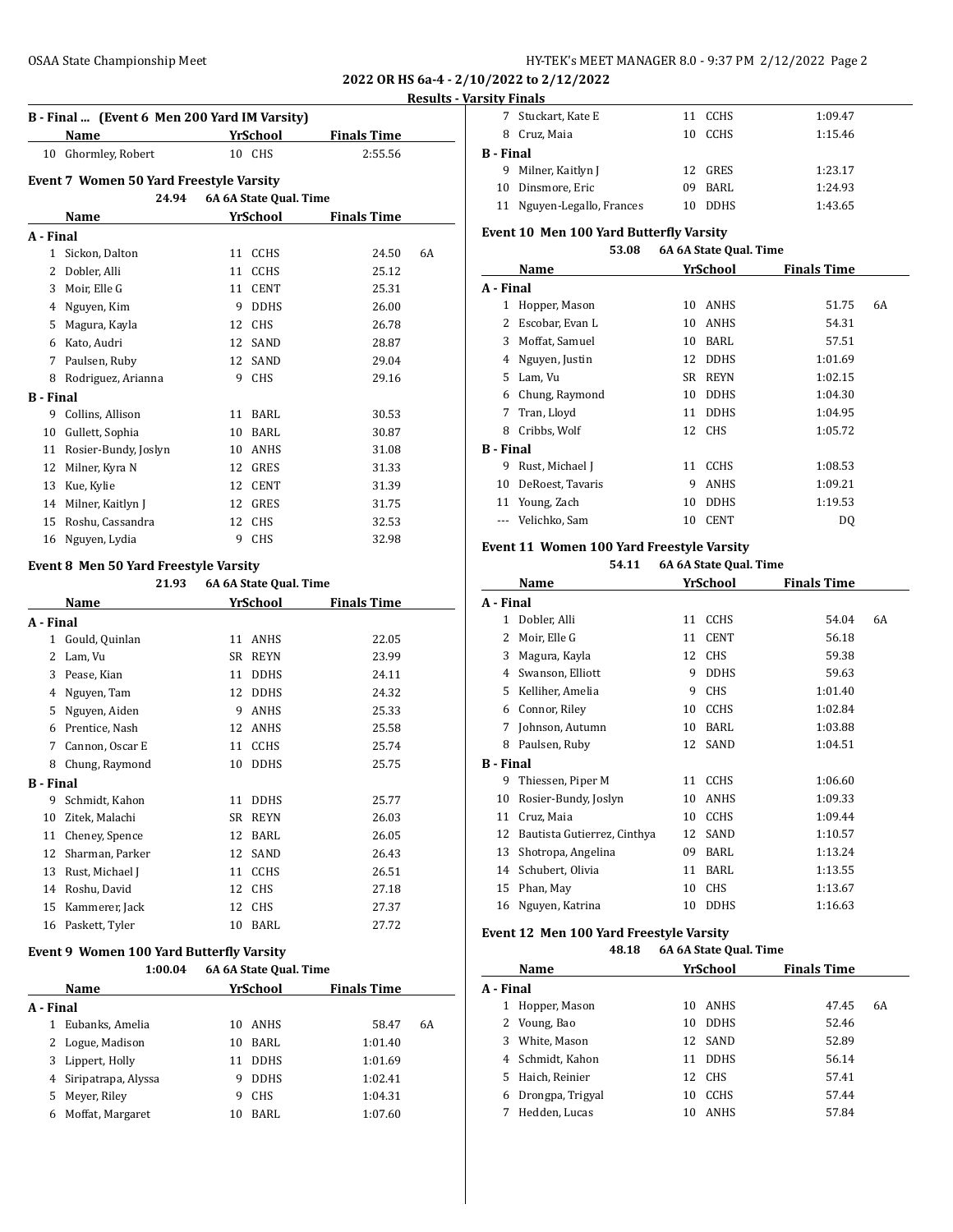**2022 OR HS 6a-4 - 2/10/2022 to 2/12/2022 Results - Varsity Finals**

|           | A - Final  (Event 12 Men 100 Yard Freestyle Varsity) |     |             |                    |  |
|-----------|------------------------------------------------------|-----|-------------|--------------------|--|
|           | Name                                                 |     | YrSchool    | <b>Finals Time</b> |  |
| 8         | Nguyen, Aiden                                        | 9   | <b>ANHS</b> | 58.21              |  |
| B - Final |                                                      |     |             |                    |  |
| 9         | Prentice, Nash                                       |     | 12 ANHS     | 56.95              |  |
| 10        | Bollacker, Jacob                                     |     | 12 CHS      | 58.49              |  |
| 11        | Cannon, Oscar E                                      |     | 11 CCHS     | 58.57              |  |
|           | 12 Gibson, Nikolas                                   |     | 10 SAND     | 58.75              |  |
|           | 13 Kammerer, Jack                                    |     | 12 CHS      | 59.55              |  |
|           | 14 Cheney, Spence                                    |     | 12 BARL     | 59.74              |  |
|           | 15 Yelton, Andrew                                    |     | 12 DDHS     | 1:00.49            |  |
| 16        | Zitek, Malachi                                       | SR. | REYN        | 1:00.74            |  |
|           |                                                      |     |             |                    |  |

#### **Event 13 Women 500 Yard Freestyle Varsity 5:17.07 6A 6A State Qual. Time**

|                  |                      |    | on on banco yuun riine |                    |    |
|------------------|----------------------|----|------------------------|--------------------|----|
|                  | Name                 |    | YrSchool               | <b>Finals Time</b> |    |
| A - Final        |                      |    |                        |                    |    |
| 1                | Schwam, Julie        | 12 | <b>DDHS</b>            | 5:13.75            | 6A |
| 2                | Logue, Kaitlyn       | 10 | BARL                   | 5:18.32            |    |
| 3                | Kenoyer, Lauren M    | 11 | BARL                   | 5:43.51            |    |
| 4                | Smith, Mia           | 12 | <b>CHS</b>             | 5:44.77            |    |
| 5                | Van Schelt, Hannah M | 9  | <b>CCHS</b>            | 5:54.40            |    |
| 6                | Schmidt, Julia       | 11 | BARL                   | 6:11.18            |    |
| 7                | Walker, Lily         | 10 | <b>DDHS</b>            | 6:17.53            |    |
| 8                | Reinhardt, Cecelia   | IR | <b>REYN</b>            | 6:47.39            |    |
| <b>B</b> - Final |                      |    |                        |                    |    |
| 9                | Ramirez, Laila       | 11 | SAND                   | 6:33.37            |    |
| 10               | Gordon, Josephine    | 12 | <b>CCHS</b>            | 6:42.09            |    |
| 11               | Collins, Allison     | 11 | BARL                   | 6:43.46            |    |
| 12               | Sickon, Palmer J     | 9  | <b>CCHS</b>            | 6:43.50            |    |
| 13               | Mills, Maitreya      | 12 | <b>DDHS</b>            | 6:55.51            |    |
| 14               | Sorensen, Lillie     | 11 | <b>ANHS</b>            | 7:01.81            |    |
| 15               | Bui, Diana           | 10 | <b>ANHS</b>            | 7:14.78            |    |
|                  | Buckholt, Libby      | 09 | <b>DDHS</b>            | DQ                 |    |

## **Event 14 Men 500 Yard Freestyle Varsity**

|                  | 4:51.98          | 6A 6A State Qual. Time |             |                    |
|------------------|------------------|------------------------|-------------|--------------------|
|                  | Name             |                        | YrSchool    | <b>Finals Time</b> |
| A - Final        |                  |                        |             |                    |
| 1                | Ngan, Cyrus      | 10                     | <b>CHS</b>  | 5:13.12            |
| 2                | Tran, Jacob      | 10                     | <b>ANHS</b> | 5:16.41            |
| 3                | Dulong, Adrian J | 10                     | <b>ANHS</b> | 5:18.37            |
| 4                | Eastman, Jordan  | 12                     | <b>DDHS</b> | 5:19.24            |
| 5                | White, Mason     | 12                     | SAND        | 5:36.55            |
| 6                | Markell, Hayden  | 10                     | BARL        | 5:43.55            |
| 7                | Foss, Dayton     | 12                     | <b>CENT</b> | 5:52.34            |
| 8                | Riggs, John      | 11                     | <b>DDHS</b> | 5:55.42            |
| <b>B</b> - Final |                  |                        |             |                    |
| 9                | Sharman, Parker  | 12                     | SAND        | 6:13.50            |
| 10               | Kilgo, Brian     | 12                     | BARL        | 6:13.88            |
| 11               | Ewell, Chase     | 11                     | <b>DDHS</b> | 6:14.49            |
| 12               | Paskett, Tyler   | 10                     | BARL        | 6:19.63            |
| 13               | Young, Zach      | 10                     | <b>DDHS</b> | 6:20.73            |
| 14               | Nielsen, Zack    | 12                     | <b>CHS</b>  | 6:36.46            |
| 15               | Bui, Andy        | 11                     | <b>CENT</b> | 6:45.78            |
| 16               | Schlicht, Zach   | 10                     | ANHS        | 6:49.57            |

|                  | Event 15 Women 200 Yard Freestyle Relay Varsity |                        |                    |  |  |
|------------------|-------------------------------------------------|------------------------|--------------------|--|--|
|                  | 1:42.75                                         | 6A 6A State Qual. Time |                    |  |  |
|                  | Team                                            | Relay                  | <b>Finals Time</b> |  |  |
| A - Final        |                                                 |                        |                    |  |  |
| $\mathbf{1}$     | <b>CCHS</b>                                     | A                      | 1:45.33            |  |  |
| 2                | <b>CHS</b>                                      | A                      | 1:47.05            |  |  |
| 3                | <b>ANHS</b>                                     | A                      | 1:54.04            |  |  |
| 4                | <b>DDHS</b>                                     | A                      | 1:54.05            |  |  |
| 5.               | BARL                                            | A                      | 1:55.27            |  |  |
| 6                | SAND                                            | A                      | 1:57.78            |  |  |
| 7                | GRES                                            | A                      | 2:04.22            |  |  |
| 8                | <b>CENT</b>                                     | A                      | 2:05.00            |  |  |
| <b>B</b> - Final |                                                 |                        |                    |  |  |
|                  | <b>CHS</b>                                      | B                      | X2:06.63           |  |  |
| ---              | <b>DDHS</b>                                     | B                      | X2:10.48           |  |  |
| ---              | <b>DDHS</b>                                     | C                      | X2:29.62           |  |  |
| ---              | <b>CENT</b>                                     | B                      | X2:30.39           |  |  |

## **Event 16 Men 200 Yard Freestyle Relay Varsity**

## **1:31.72 6A 6A State Qual. Time**

| <b>Team</b>                 | Relay | <b>Finals Time</b> |
|-----------------------------|-------|--------------------|
| A - Final                   |       |                    |
| <b>ANHS</b><br>$\mathbf{1}$ | A     | 1:34.21            |
| <b>DDHS</b>                 | A     | 1:34.78            |
| <b>REYN</b>                 | A     | 1:40.90            |
| <b>CHS</b>                  | A     | 1:41.16            |
| CENT                        | A     | 1:43.87            |
| <b>CCHS</b>                 | A     | 1:44.50            |
| SAND                        | A     | 1:48.56            |
| BARL                        | A     | 1:48.74            |
| <b>B</b> - Final            |       |                    |
| <b>DDHS</b>                 | B     | X1:55.82           |
| <b>CENT</b>                 | B     | X1:58.74           |
| <b>DDHS</b>                 | C     | X2:20.87           |
|                             |       |                    |

# **Event 17 Women 100 Yard Backstroke Varsity**

| 6A 6A State Qual. Time<br>58.74 |                   |    |             |                    |    |
|---------------------------------|-------------------|----|-------------|--------------------|----|
|                                 | Name              |    | YrSchool    | <b>Finals Time</b> |    |
| A - Final                       |                   |    |             |                    |    |
| 1                               | Schwam, Julie     | 12 | <b>DDHS</b> | 56.56              | 6A |
| 2                               | Sharp, Hannah     | 11 | ANHS        | 59.07              |    |
| 3                               | Aberle, Mia       | 10 | <b>CHS</b>  | 1:05.25            |    |
| 4                               | Hernandez, Zoraya | 10 | <b>CCHS</b> | 1:07.53            |    |
| 5                               | Walker, Lily      | 10 | <b>DDHS</b> | 1:08.82            |    |
| 6                               | Connor, Riley     | 10 | <b>CCHS</b> | 1:09.29            |    |
| 7                               | Moffat, Margaret  | 10 | BARL        | 1:10.32            |    |
| 8                               | Ouderkirk, Harper | 10 | <b>CCHS</b> | 1:10.45            |    |
| <b>B</b> - Final                |                   |    |             |                    |    |
| 9                               | Sickon, Palmer J  | 9  | <b>CCHS</b> | 1:15.17            |    |
| 10                              | Orellana, Kendra  | 11 | <b>DDHS</b> | 1:16.86            |    |
| 11                              | Marcum, Olivia    | FR | <b>REYN</b> | 1:17.60            |    |
| 12                              | Kue, Kylie        | 12 | <b>CENT</b> | 1:17.94            |    |
| 13                              | Kelliher, Amelia  | 9  | <b>CHS</b>  | 1:17.95            |    |
| 14                              | Nguyen, Lydia     | 9  | <b>CHS</b>  | 1:21.59            |    |
| 15                              | Sorensen, Lillie  | 11 | ANHS        | 1:21.87            |    |
| 16                              | Ngo, Alyzabeth    | 9  | ANHS        | 1:23.26            |    |